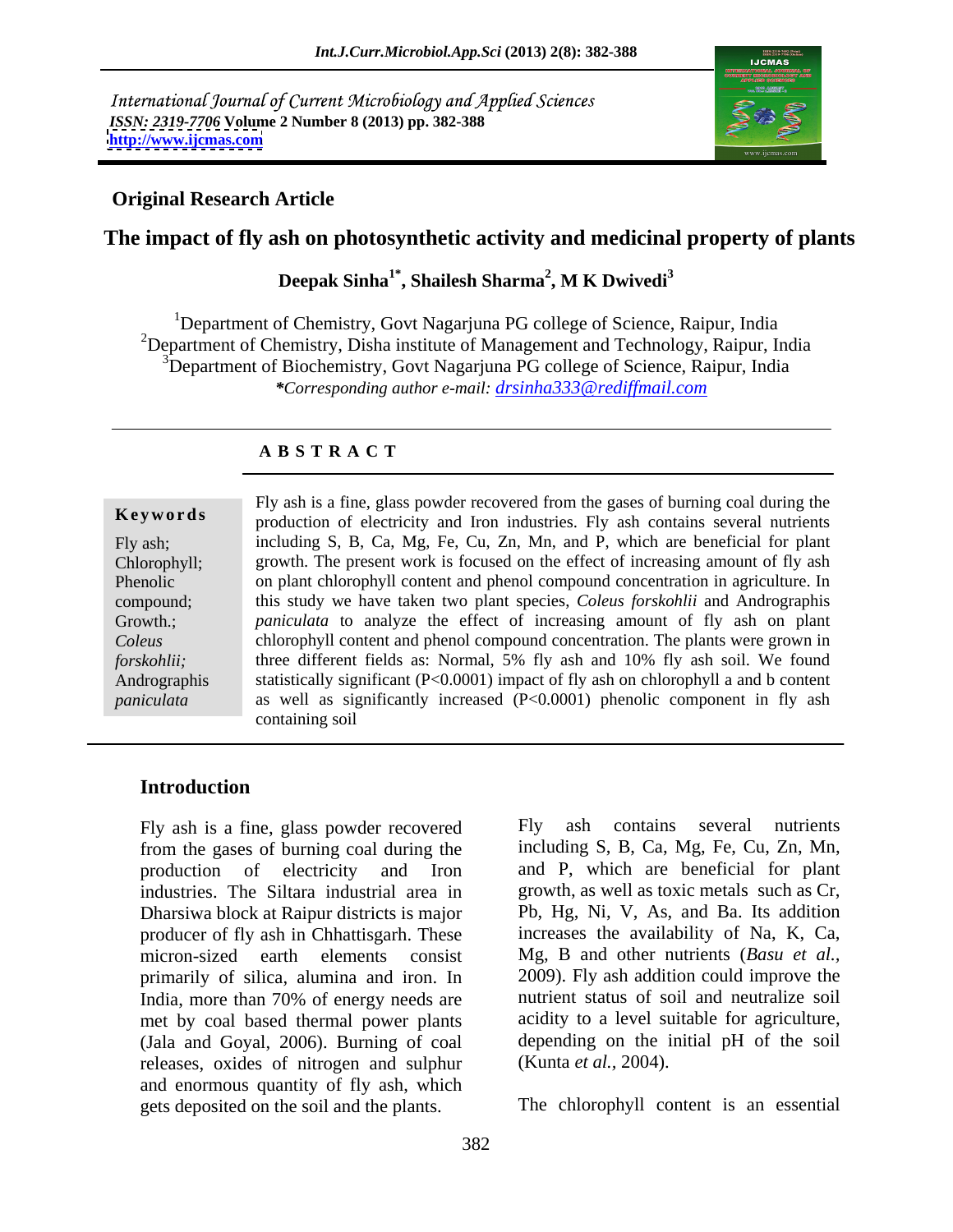physiological feature of plant which is 10% fly ash soil- The field was nourished depends on the total airily part of plant. with 100 litter solution of 10% fly ash per Hens it is a growth measurable feature of plant in different ecological condition<br>(Raverkar *et al.* 2000). Phenolic **Seeding** (Raverkar *et al.,* 2000). Phenolic components of plant cells are intermediate<br>
seeding of Coleus forskohlii and metabolite as well as secondary because of Coleas for skollar and metabolites which are determinants of *Anarographis*<br>on same day. medicinal value of plants. Phenolic components as well as chlorophyll content<br>
Chlorophyll estimation of plants are depend on the soil PH and nutrients and can be a marker to access the

Fly ash is a better option to replace the chemical fertilizers for agriculture in middle and low income countries. The present work is focused on the effect of increasing amount of fly ash on plant with the addition of 20 ml. of 80% chlorophyll content and phenol compound concentration in agriculture. In this study we have taken two plant species, *Coleus* and *minates.* Transferred supernature to a 150 ml. volumetric flask with 80% acetone. *forskohlii* and *Andrographis paniculata* to analyze the effect of increasing amount of fly ash on plant chlorophyll content and phenolic compound concentration. Elbe, 1994).

To analyze the effect of increasing amount of fly ash on plant chlorophyll content and phenolic compound concentration in plant cell we prepared three fields of 5 X 5 (Meter) which are physically separated by distance of 30 meters. The humidity, soil micro and macro contents, organic composition, bacterial, fungal, and light availability in all three fields are made equal to avoid variability among them.

Fly ash less soil- The field was normal without fly ash. 5% fly ash soil- The field was nourished with 100 litter solution of  $V =$ Final Volume 80% acetone 5% fly ash per week.

week.

### **Seeding**

Seeding of *Coleus forskohlii* and *Andrographis paniculata* plants were done on same day.

### **Chlorophyll estimation**

soil quality (Ramana *et al.*, 2001). <br>for photosynthesis. They occur in Chlorophylls are the essential components for photosynthesis. They occur in chloroplasts as green pigments in all photo synthetic plant tissues. They are loosely bound to proteins but are readily extracted in organic solvents such as ether or acetone. Leaves were grind to a fine pulp with the addition of 20 ml. of 80% acetone. Centrifuged (5000 rpm) for five minutes. Transferred supernatant to a 100 ml. volumetric flask with 80% acetone. The absorbance of the solution was taken at 645, 663 and 652 nm against the solvent (80% acetone) blank (Schwartz and Von Elbe, 1994).

**Materials and Methods** Calculation: It is done as described below Calculation: It is done as described below

**Land Preparation**\n(1)mg chlorophyll - a/g. tissue as :  
\nTo analyze the effect of increasing amount  
\nof fly ash on plant chlorophyll content and  
\nphenolic compound concentration in plant  
\ncell we prepared three fields of 5 X 5 = 22.9 (A645 - 4.68  
\n(Meter) which are physically separated by  
\ndistance of 30 meters. The humidity, soil  
\nmicro and macro contents, organic  
\navialability in all three fields are made  
\nequal to avoid variability among them.  
\n  
\nFly ash less soil- The field was normal  
\nwithout fly ash 5% fly ash soil- The field  
\nW  
\n
$$
x = \frac{V}{1000 \times W}
$$
\n(3)mg of total chlorophyll g/tissue  
\n
$$
= 20.2
$$
\n(2.4663)  
\n
$$
V = 22.9 (A645 - 4.68)
$$
\n
$$
V = 22.9 (A645 - 4.68)
$$
\n
$$
V = 22.9 (A645 - 4.68)
$$
\n
$$
V = 22.9 (A663)
$$
\n
$$
V = 22.9 (A663)
$$
\n
$$
V = 22.9 (A663)
$$
\n
$$
V = 22.9 (A663)
$$
\n
$$
V = 22.9 (A663)
$$
\n
$$
V = 22.9 (A663)
$$
\n
$$
V = 22.9 (A663)
$$
\n
$$
V = 22.9 (A663)
$$
\n
$$
V = 22.9 (A663)
$$
\n
$$
V = 22.9 (A645 - 4.68)
$$
\n
$$
V = 22.9 (A645 - 4.68)
$$
\n
$$
V = 22.9 (A645 - 4.68)
$$
\n
$$
V = 22.9 (A645 - 4.68)
$$
\n
$$
V = 22.9 (A645 - 4.68)
$$
\n
$$
V = 22.9 (A645 - 4.68)
$$
\n
$$
V = 22.9 (A645 - 4.68)
$$
\n
$$
V = 22.9 (A645 - 4.68)
$$
\n
$$
V = 22
$$

V=Final volume of chlorophyll extract in 80% acetone

W =Fresh weight of tissue extracted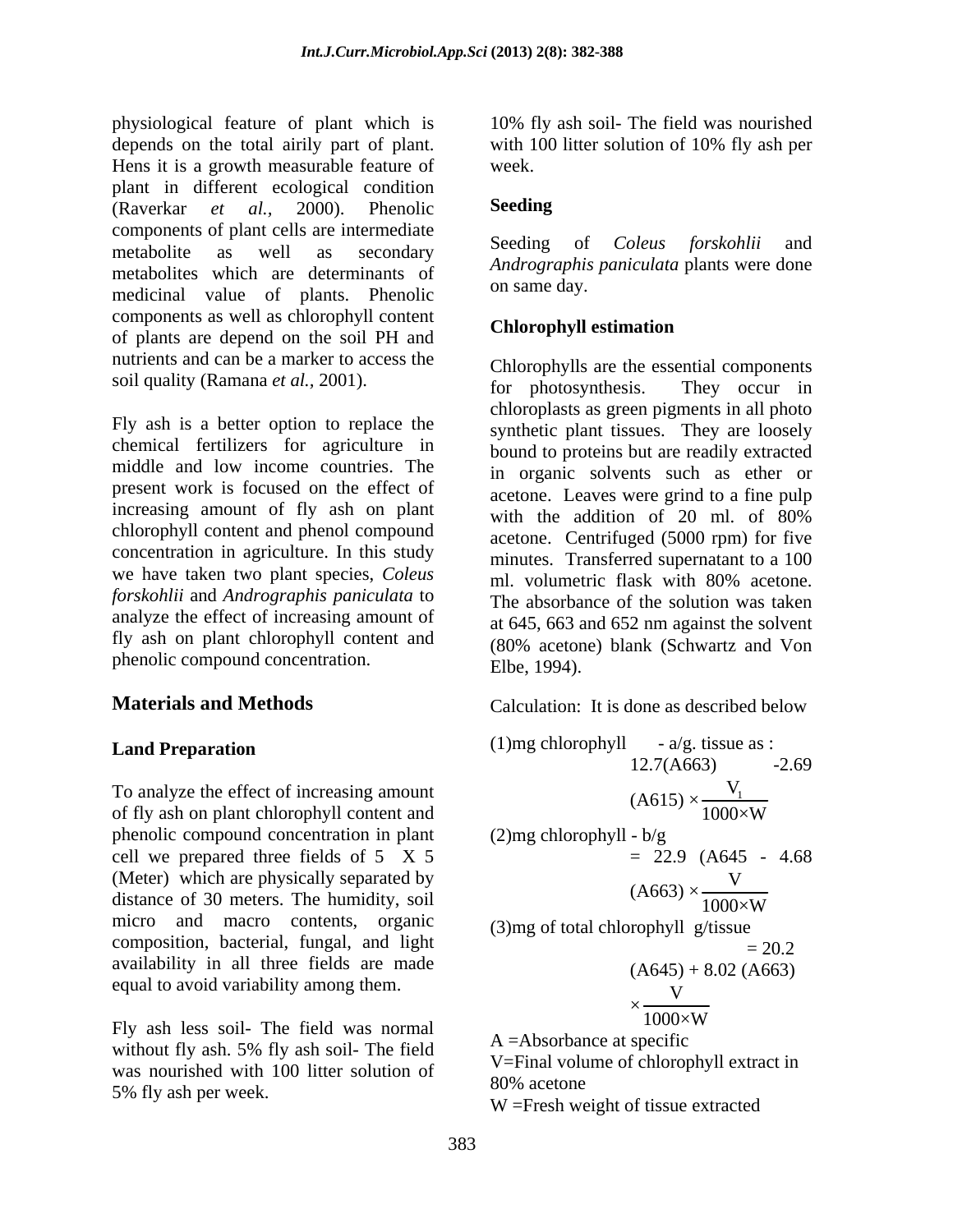plants. chlorophyll a and b content of plant.

minutes. The residue was dissolved in a c. forskohlii has 2.7 mg/g chlorophyll a in Different aliquots  $(0.2 \text{ to } 2 \text{ ml.})$  were  $3.0 \text{ mg/ml}$  for  $5\%$  and  $10\%$  fly ash water to make up the volume in each tube.  $mg/g$  in normal soil and 0.6 & 0.45 mg/g 0.5 ml. of folin - ciocalteau reagent were in 5% and 10% fly ash respectively (Figadded. Then 2 ml of  $20\%$  Na<sub>2</sub>CO<sub>3</sub> 2). solution to each tube were added. After mixing thoroughly the tube was placed in boiling water for exactly one minute. After cooling absorbance at 650 nm was measured against blank (Schwartz and presented in table-3. The present study<br>Non-Elbe 1994) showing significantly increased Von Elbe, 1994).

The obtained data was analyzed by

The impact of different concentration of fly ash in soil on plant chlorophyll content was analyzed and the results are presented in table 1. The results of Chlorophyll estimation in *A. paniculata* is showing a<br>mg/100mg and 10% fly ash growing statistically significant (P<0.0001) impact of fly ash on chlorophyll a and b content of plant. *A paniculata* has 2.9 mg/g chlorophyll a in normal soil whereas it was 3.3 mg/ml and 3.5 mg/ml for 5% and 10%

**Estimation phenolic contents** fly ash respectively. The chlorophyll b was Phenols are aromatic compounds with mg/g in 5% and 10% fly ash respectively. hydroxyl groups are wide spread in plant Figure-1 indicated a positive correlation of kingdom. They occur in all parts of the increasing fly ash concentration on 0.31 mg/g in normal soil and 0.5  $\&$  0.6

Phenols react with phosphor Table-2 is showing the results of molybdicacidin folin ciocalteau reagent in chlorophyll estimation of *C. forskohlii* alkaline mediums and produce blue with increasing concentration of fly ash in colored complex (molybdenum blue). 0.5 soil. The present study found the to 1 g of sample was taken and grinded statistically significant (P<0.0001) value with pestle and mortar in 10 times volume for chlorophyll a and b content of of 80% ethanol in 10-time volume of 80% C. *forskohlii* correlated with increasing ethanol. Centrifuged at 10,000 rpm for 20 concentration of fly ash in soil. known volume of distilled water (5ml.). <br>normal soil whereas it was 2.9 mg/ml and Pipette out in to test tubes. Added 3 ml respectively. The chlorophyll b was 0.5 *C. forskohlii* correlated with increasing concentration of fly ash in soil*. C. forskohlii* has 2.7 mg/g chlorophyll <sup>a</sup> in 3.0 mg/ml for 5% and 10% fly ash mg/g in normal soil and 0.6 & 0.45 mg/g in 5% and 10% fly ash respectively (Fig- 2).

**Statistical analysis** containing soil. We observed 1.2 ANOVA. mg/100 mg and 2.2 mg/ 100mg phenolic **Results** respectively (Fig-5). The phenolic compound concentration in plant cells compared with increasing fly ash concentration in soil and the results are presented in table-3. The present study showing significantly increased (P<0.0001) phenolic component in fly ash mg/100mg of phenolic component in *C. forskohlii* in normal soil whereas 1.6 component in 5% and 10% fly ash soil respectively (Fig-3).

> Phenolic components of *A. paniculata* is also influenced by fly ash concentration in soil. The normal soil growing plants had 1.2 mg / 100mg phenolic component whereas 5% fly ash growing plants had 1.7 mg/100mg and 10% fly ash growing plants had 2.4 mg/100mg phenolic component which is also statistically significant (Fig-3).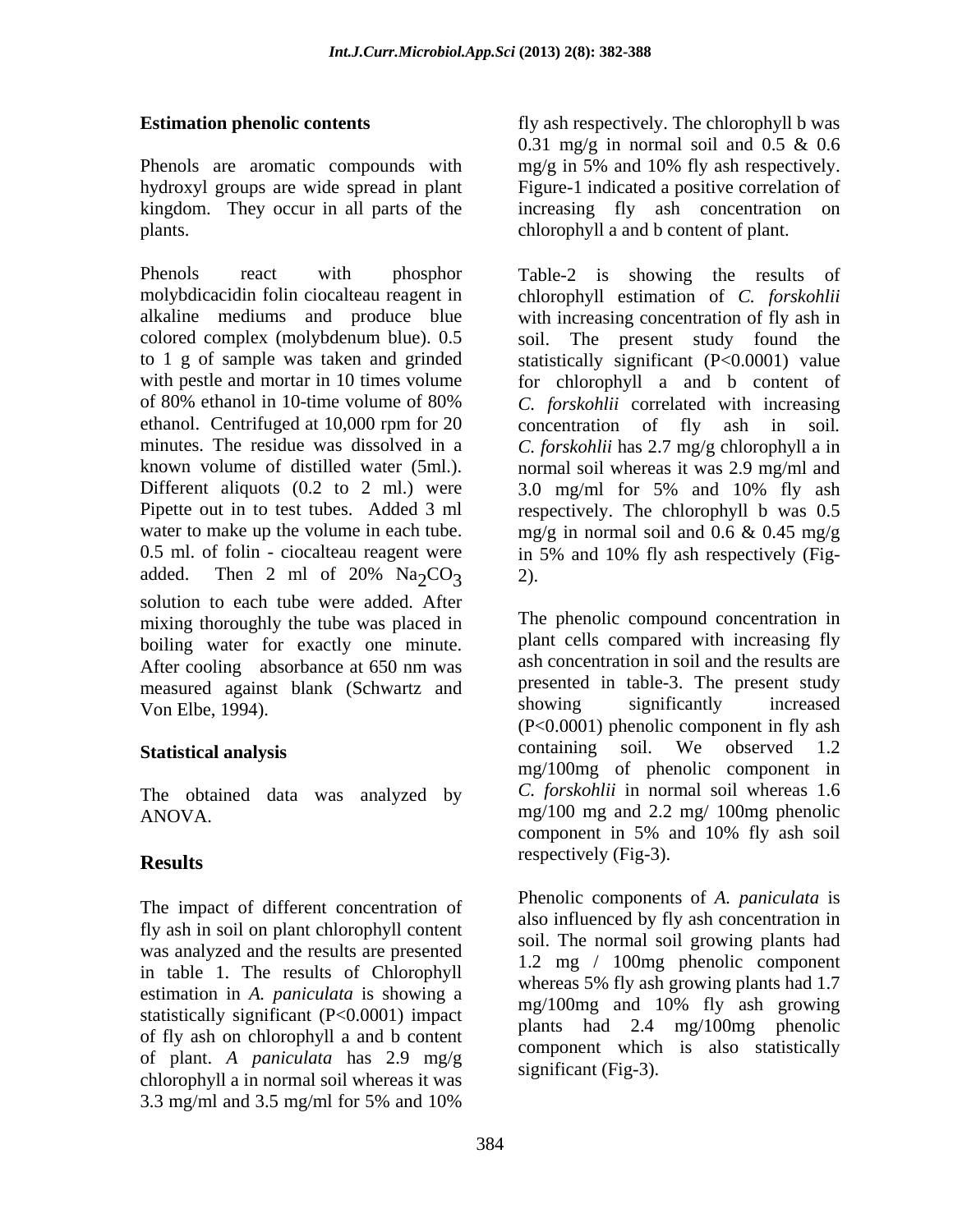| <b>S. N.</b> | <b>Conten</b>      | <b>Fly ash less soil</b> | $\frac{1}{2}$ 5% Fly ash $\frac{10\% \text{ fly}}{10}$ ash | <b>ANOVA</b>                |
|--------------|--------------------|--------------------------|------------------------------------------------------------|-----------------------------|
|              | Chlorophyll a      |                          |                                                            | $= 0.865$<br>$\mathbf{D}^2$ |
|              | mp/<br>--0' O      |                          |                                                            | P<0.0001                    |
|              | Chlorophyll b.     | 0.31<br><i>.</i>         |                                                            | $= 0.9934$                  |
|              | $m\alpha/$<br>____ |                          |                                                            | P<0.0001                    |

### **Table.1** Results of Chlorophyll estimation in *A. paniculata*

**Figure.1** Chlorophyll estimation in *A. paniculata*



# **Table.2** Results of Chlorophyll estimation in *C. forskohlii*

| $C \times I$<br>D.11. | <b>Content</b>        | Fly ash less soil | 5% Fly ash | 10% fly ash | <b>ANOVA</b>       |
|-----------------------|-----------------------|-------------------|------------|-------------|--------------------|
|                       | Chlorophyll a         |                   |            |             | $-0.6167$          |
|                       | $mp/\epsilon$<br>____ |                   |            |             | < 0.0001           |
|                       | Chlorophyll b.        |                   |            |             | $= 0.3752$<br>$ -$ |
|                       | $m\alpha/r$           |                   |            |             | < 0.0001           |

# **Figure.2** Chlorophyll estimation in *C. forskohlii*

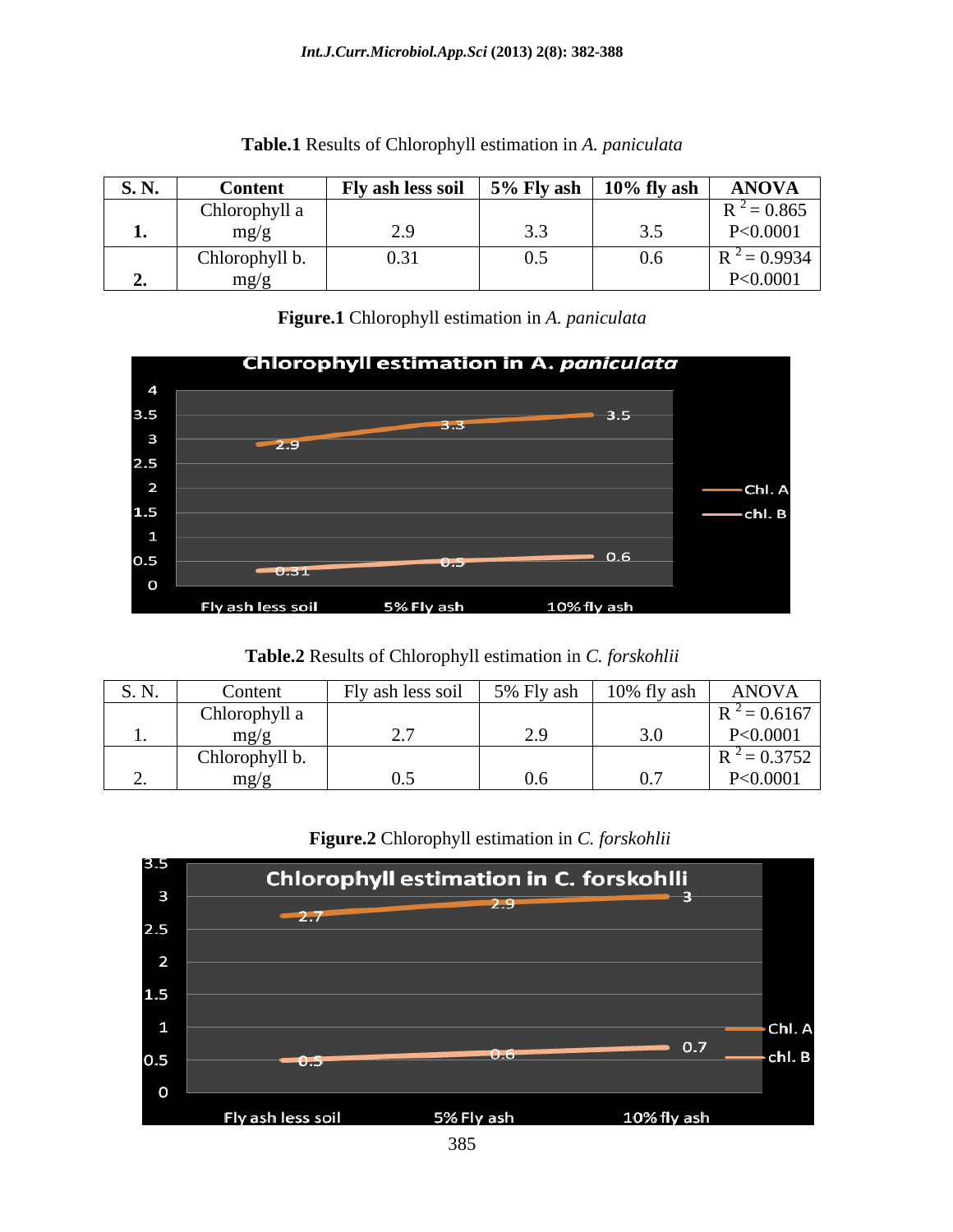### **Table.3** Results of Phenols estimation in *C. forskohlii*

| Content        | Fly ash less soi                                                  | 5% Fly ası | $10\%$ fly ash | <b>ANOVA</b> |
|----------------|-------------------------------------------------------------------|------------|----------------|--------------|
| Phenols in the |                                                                   |            |                |              |
| tuber or       | 1.2 mg/100 mg.   1.6 mg/100 mg.   2.2 mg/100 mg.   $R^2 = 0.8137$ |            |                |              |
| .forskohlii    |                                                                   |            |                | P<0.0001     |

**Table.4** Results of Phenols estimation in *A. paniculata*

| Content        | Fly ash less soil                | 5% Fly ash                                                    | 10% fly ash | ANOVA    |
|----------------|----------------------------------|---------------------------------------------------------------|-------------|----------|
| Phenols in the |                                  |                                                               |             |          |
| tuber of       | $1.2 \text{ mg}/100 \text{ mg}.$ | .   1.7 mg/100 mg.   2.4 mg/100 mg.   R <sup>2</sup> = 0.8623 |             |          |
| A. paniculata  |                                  |                                                               |             | P<0.0001 |

**Figure.3** Phenols estimation

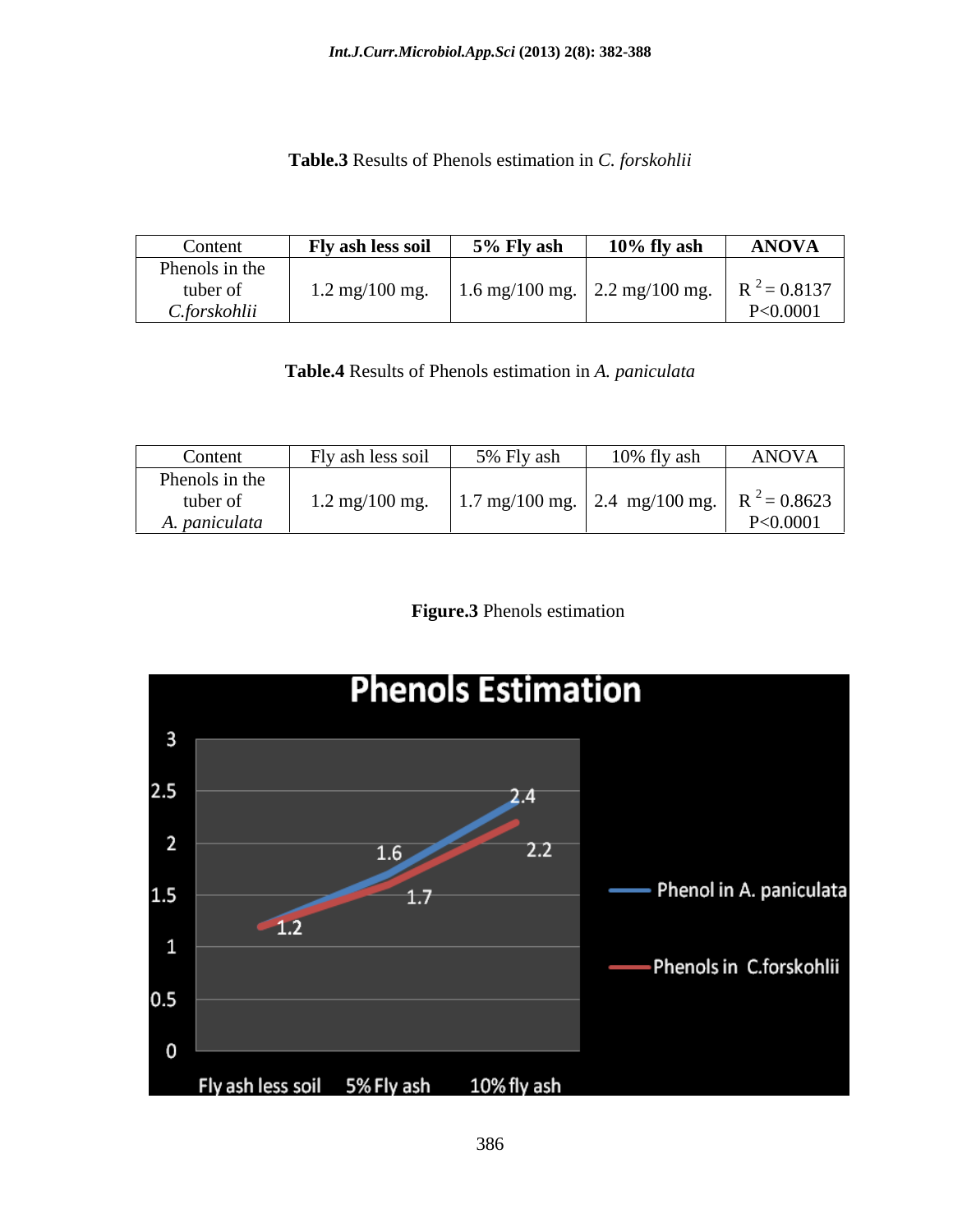# **Discussion**

The chlorophyll content of a plant is depending on the total area of plant which is a growth measuring parameter of plant. The chlorophyll and phenol derivatives are important physiological part of plant, content of chlorophyll b in fly ash when a fly ash nourished soil throwing containing fields is due to higher P content nutrients to different parts plants the in fly<br>metabolism progresses in proper way and 1991). metabolism progresses in proper way and the metabolites concentration getting appropriate. Fly ash contains several nutrients including S, B, Ca, Mg, Fe, Cu, Zn, Mn, and P, which are beneficial for plant growth. The soil nourishing effect of mix of macronutrients such as fly ash is because of higher pH could be phosphate and potassium fly ash is because of higher pH could be due to the presence of Ca, Na, Mg and OH- and calcium oxide, a major and Zn come from the fly ash. constituent of fly- ash and forms calcium hydroxide with water and thus contributes to higher pH (Devarajan *et al.,* 1994).

It is known that plants take up nitrogen in the form of nitrate (NO3-) because nitrates are more quickly available to plants as **References** they move through the roots and as such lesser content of nitrate in 5% and 10% fly  $R_{3811}$  M  $M_{29}$  P R S Rhadoria and ash containing fields may be due to more hydraulic absorption because of higher ash utilization in agriculture: A global water holding capacity in the fly ash amended soil (Schwartzand and Larenzo,  $\frac{1186}{2001}$ . Fly ash decreases porosity and thus Capiura E.I. S.I. Schwatz and Nunes R increases water holding capacity. This would facilitate the absorption of nutrients as well as photosynthetic activity. Similar findings have been reported by (Thetwar, findings have been reported by (Thetwar, Devarajan, L., G. Rajanan, R. Ramanathan 2007). We found higher chlorophyll a and  $\frac{100}{\text{and Ohlism}}$  G 1994 Performance of b and higher phenolic compound concentration in *Coleus forskohlii* and *Andrographis paniculata* plants could be **Hisamuddin**, and Singh, S. 2007. due to the micronutrients available in fly<br>Influence of root-knot nematode ash than the control. Similar reports have disease on yield and biomass been made by (Niyaz and Singh 2006; The chlorophyli content of a plant is continuity of the higher chlorophyli in the higher change on the high single and single which are present in the higher and controlled planeta change of plant is the main of plant in

containing soil is due to the presence of high N, K and Mg which are present in fly ash resulting in higher content of chlorophyll a (Rai *et al.,* 2002). The higher content of chlorophyll b in fly ash containing fields is due to higher P content in fly ash amended soil (Canjura *et al.,* 1991).

Fly ash is resources and not wastes. The major characteristics that make the suitability as a bio- fertilizer because it is a mix of macronutrients such as nitrate, phosphate and potassium and micronutrients such as Mg, S, Bo, Fe, Mn and Zn come from the fly ash.

# **Acknowledgement**

We are thankful to the Principal and HOD Chemistry, Govt. NPG Science College, Raipur (CG) for necessary lab facilities.

# **References**

- Basu, M., M. Pande, P.B.S. Bhadoria and Mahapatra, S. C. 2009. Potential fly ash utilization in agriculture: A global review. Progre. Nat. Sci. (19): 1173- 1186.
- Canjura, F. L., S.J. Schwatz and Nunes, R. V. 1991. Degradation Kinetics of Chlorophylls and chlorophyllides. J. Food Sci. (56): 1639-1643.
- Devarajan, L., G. Rajanan, R. Ramanathan and Oblisam, G. 1994. Performance of field crops under distillery effluent irrigation. Kisan World. (21): 48-50.
- Hisamuddin., and Singh, S. 2007. Influence of root-knot nematode disease on yield and biomass production of *Pisum sativum* in fly ash amended soil. XXX All India Botanical Conference, Nov.